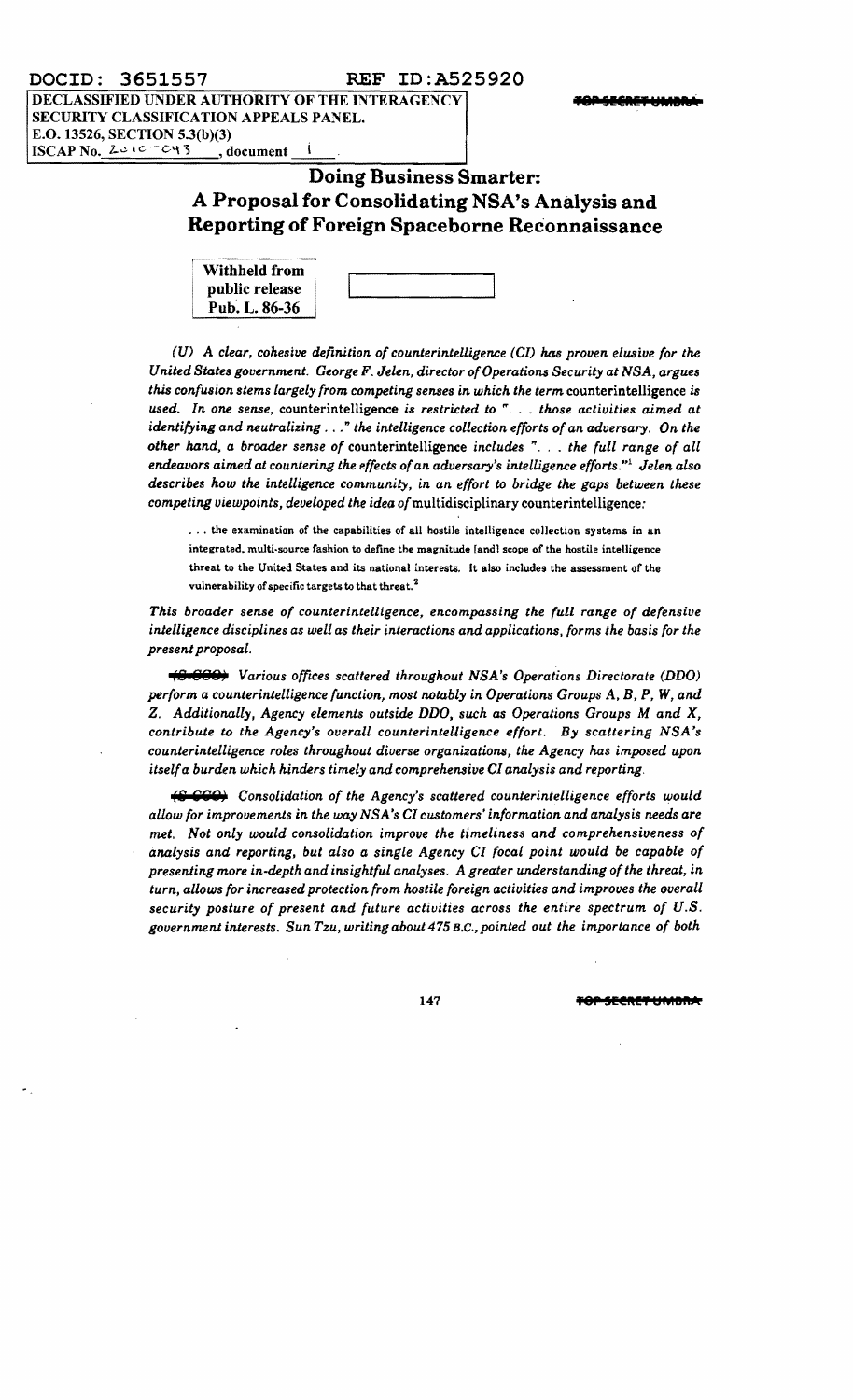### **REF ID:A525920**

CRYPTOLOGIC QUARTERLY

intelligence and counter-intelligence, expressed as an awareness of what an enemy might seek to know:

If I am able to determine the enemy's dispositions while at the same time I conceal my own then I can concentrate and he must divide. And if I concentrate while he divides, I can use my entire strength to attack a fraction of his. . . . The enemy must not know where I intend to give battle. For if he does not know where I intend to give battle he must prepare in a great many places. And when he prepares in a great many places, those I have to fight in any one place will be few....

[D]etermine the enemy's plans and you will know which strategy will be successful and which will not.

Agitate him and ascertain the pattern of his movement.

Determine his dispositions and so ascertain the field of battle.

Probe him and learn where his strength is abundant and where deficient.

The ultimate in disposing one's troops is to be without ascertainable shape. Then the most penetrating spies cannot pry in nor can the wise lay plans against you.<sup>3</sup>

### E.O. 13526, section  $1.4(c)$

(TSC) Viewed in the broad context of multidisciplinary counterintelligence, SIGINT contributions from NSA include

These efforts

combine to present a greater picture of what real or potential enemies of the United States might seek to know. As Sun Tzu pointed out, foreknowledge of the enemy's efforts increases one's own ability to anticipate events and protect activities. One of NSA's SIGINT counterintelligence efforts, the exploitation of signals associated with foreign spaceborne reconnaissance activity, provides valuable input to our understanding of the strategic intelligence sought by foreign powers and is often overlooked. This paper will focus on these efforts to illustrate and propose a means by which the Agency might better serve both internal and external customers interested in this aspect of foreign intelligence collection.

#### CHANGES IN THE INTERNATIONAL ENVIRONMENT

(U) With the collapse of the Soviet Union, the United States finds itself in the midst of a crisis. Having spent almost fifty years watching and preparing to fight the only other existing superpower, America must now seek to understand a world full of new, previously overlooked threats. The Soviet collapse shifted international affairs attention from the relative safety and comfort of a well-understood bipolar world. Instead of the anticipated unipolar Pax Americana, the United States finds itself challenged on numerous fronts by problems previously ignored or understood only in the larger bipolar context. The intelligence community, like the rest of American government and society, must reexamine the nature of the evolving international system in order to reach an

SECRET UMBRI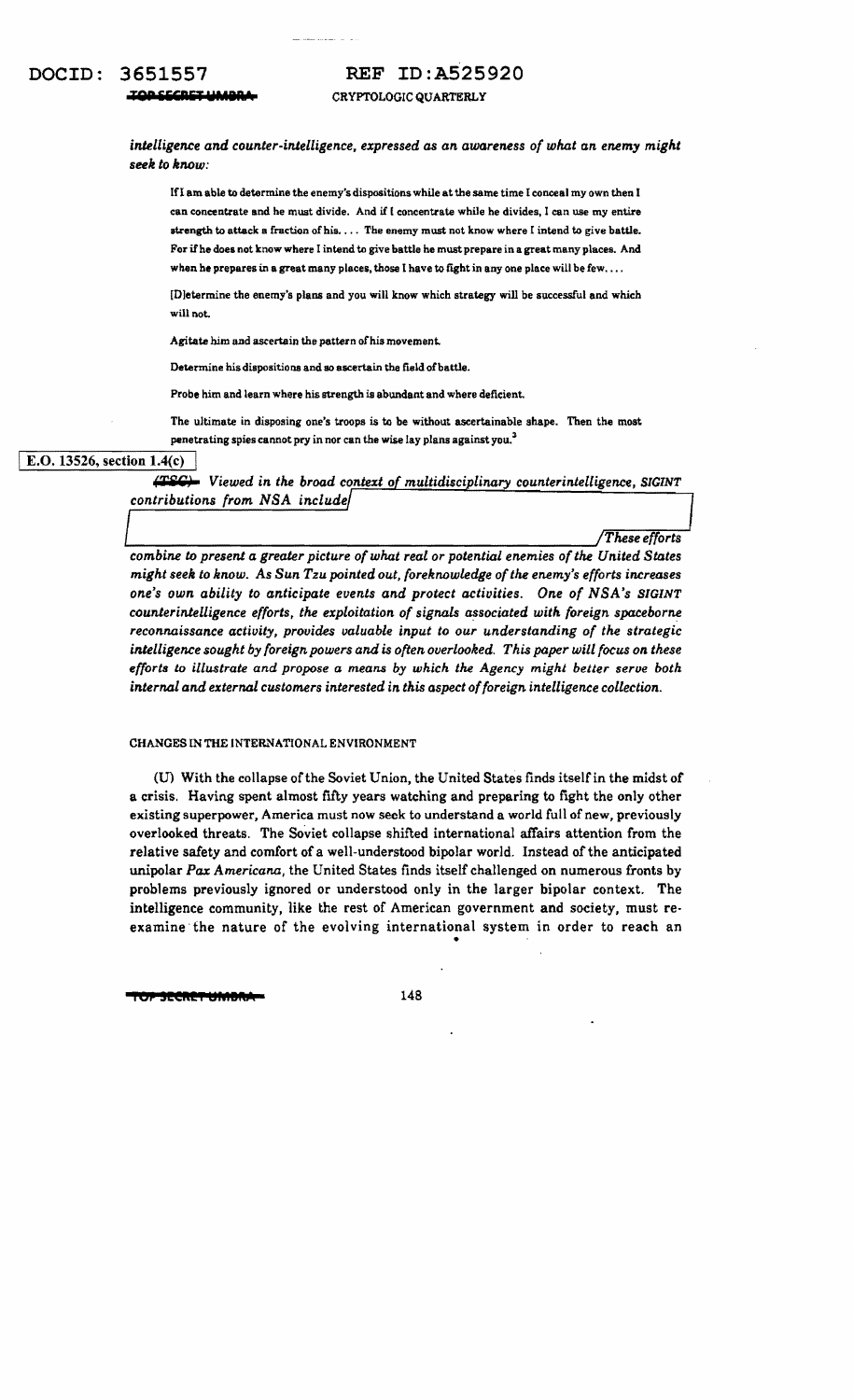accommodation with events. Foregoing such an accommodation condemns the United States to a seemingly endless routine of lurching from crisis to crisis.

ICT Along with the need to come to an understanding on the changing international system, the intelligence community must also learn to anticipate and adapt to a more dynamic international environment. As the nature of relations between states changes, so too will the threats faced by the United States. To deal with these ever-changing threats to national security and national interests, the intelligence community has been called on to move forcefully toward better anticipatory analysis. National Security Directive (NSD) 47. signed by President George Bush on 5 October 1990. puts the onus of adaptation squarely on the intelligence community's shoulders:

By the end of the 1990s, we will probably see a markedly different threat environment. This dynamic situation requires thoughtful and systematic Cl and SCM (Security Countermeasures I planning, resource commitment, and imaginative implementation. We must enhance our ability to anticipate the scope and pace of changing intelligence threats and to respond with successful operational initiatives.<sup>3</sup>

 $\overline{t}$ 888<sup> $\overline{0}$ </sup> For NSA to fully participate in and contribute to this effort, the separation and division of effort within the Agency must be reexamined and, where indicated, adjusted to better meet the demands imposed by a dynamic threat environment. a new international order, and increasing budgetary and resource constraints. In short, the  $\frac{1}{\text{Withhed from}}$  Agency must strive to produce intelligence in the most efficient and effective manner<br>public release possible. writing in Cryptologic Quarterly, argues the Agency will of writing in *Cryptologic Quarterly*, argues the Agency will of Pub. L. 86-36 necessity undergo a paradigm shift: an almost complete rethinking and adjustment of perspective to better cope with external obstacles while continuing to serve the political and military needs of the Agency's customer base. NSA will be required to shift its emphasis toward new targets while maintaining continuity with the old.<sup>6</sup>

> **-'&** @88' To meet the competing requirements posed by world events and domestic considerations, NSA will find itself striving to anticipate policy-makers' information needs and world events more than ever before. Even if the international system did not produce a myriad of new challenges, budgetary and resource scarcity, along with the prospect of budget and resource reductions continuing. will force NSA to become better at predicting the future if it is to maintain present levels of quality intelligence production. , Successful anticipation rests on an understanding of the number, direction, and nature of threats which may at some point face the United States. Knowing what information existing or potential enemies are collecting against the U.S. is one key indicator of the existing or potential enemies are collecting against the U.S. is one key indicator of the possible direction, timing, and scope of threats. Successful anticipation, in turn, allows for  $\frac{5}{5}$  more efficient resource al more efficient resource allocation, better protection of American activities and interests, and a chance to significantly reduce or eliminate the susceptibility to damaging surprises.

(8 888) Exploitation of list one vital piece in the puzzle facing American planners, allowing analysts 'and decision-makers a clear understanding of the strategic interests of other states. Nightly news broadcasts during the Persian Gulf War highlighted the value of overhead reconnaissance both for planning

public release

E.O. 13526, section 1.4(c)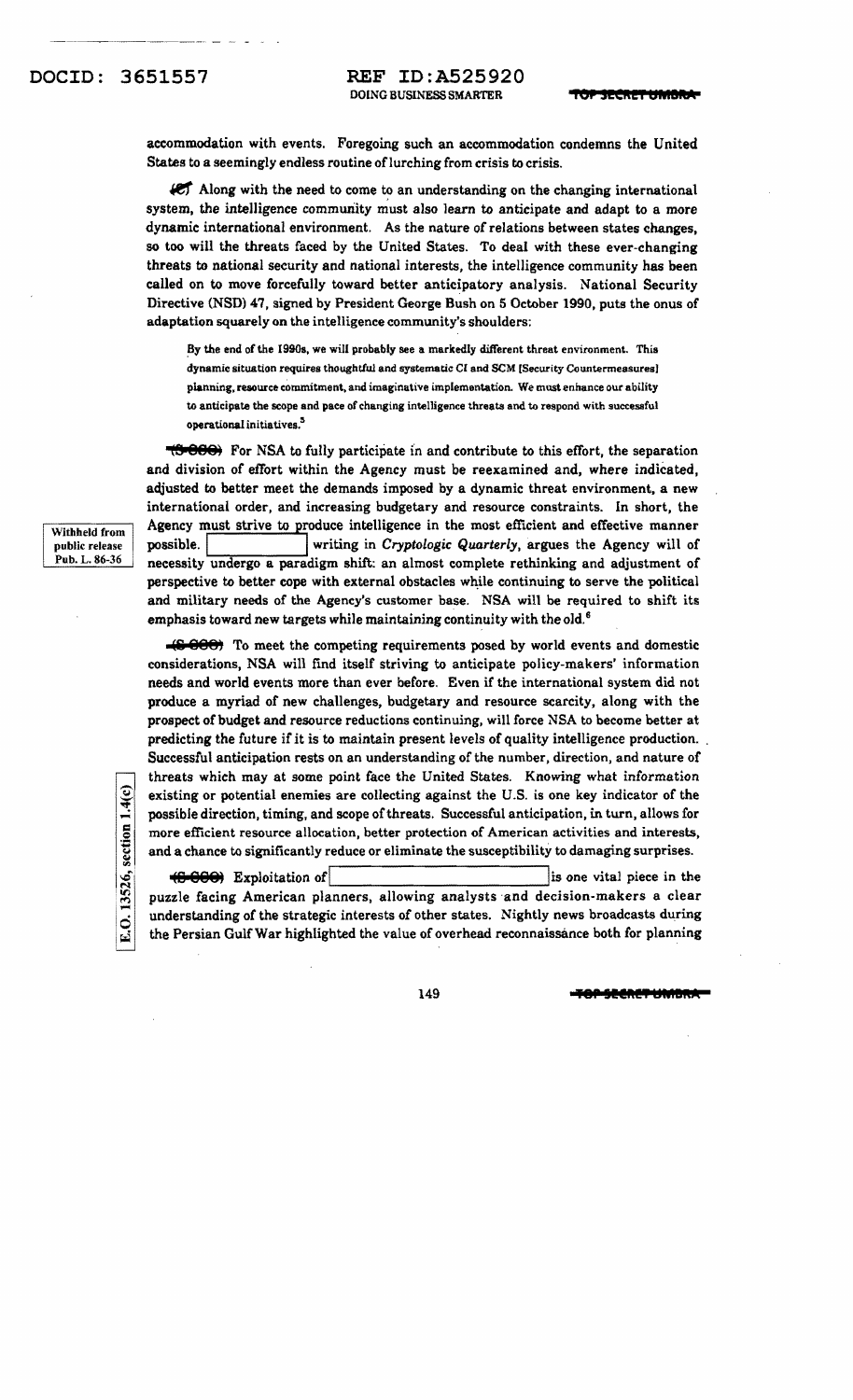# **Tep ili&fliT .. MaltA** CRYPTOLOGIC QUARTERLY

and assessment purposes. Translating this activity from airborne collection assets to spaceborne assets does not diminish its importance; rather, it further serves to underscore  $\left| \begin{array}{c} \mathbf{Q} \\ \hline \mathbf{H} \end{array} \right|$  our vulnerability to overhead reconnaissance. These lessons, assuredly, were not lost on countries around the world seeking new, more efficient means of collecting strategic countries around the world seeking new, more efficient means of collecting strategic intelligence in areas denied to more terrestrial collection resources.

.§ M

other countries are actively pursuing, and attaining, that capability. Recent international events should demonstrate the dynamic and sometimes volatile nature of international friendships, strongly suggesting America cannot wisely count on the guaranteed perpetual friendship or neutrality of other states which may develop a spaceborne reconnaissance capability in the future.

#### FOREIGN SPACEBORNE RECONNAISSANCE

(U) Spaceborne reconnaissance, often referred to as national technical means of intelligence collection, serves a number of functions. The most frequently noted function is the monitoring of strategic weapons systems as part of the arms treaty verification process. The United States, the Soviet Union, and now Russia, have depended on spaceborne assets to maintain cognizance of weapons of mass destruction and of the means to deliver those weapons. Such reconnaissance has formed the backbone of verifying treaty compliance since the first Strategic Arms Limitation Agreement between the U.S. and USSR. Without this capability, SALT I and subsequent treaties would have collapsed as meaningless, unenforceable agreements. The verification aspect of these treaties. provided by the national technical' means *ot* the U.s. and USSR, is arguably the single element guaranteeing the successful negotiation of each subsequent treaty. There is no reason to expect the importance of national technical means of arms control compliance verification will diminish in the future. particularly given the uncertainty raised by the division of the former Soviet arsenal between Russia, Kazakhstan, and Ukraine. Indeed, with the breakup of the monolithic Soviet arsenal and the apparent difficulties encountered in mUltilateral efforts to dismantle former Soviet deJivery systems outside Russia, both Russia and the United States may find it in their interests to increase overhead arms control monitoring.

. Beyond arms control monitoring, space borne reconnaissance assets provide a window through which strategic planners can watch for indications of hostile military activity. The warning role afforded by these assets is critical for advanced preparation and successful countermeasures. While more conventional means of military monitoring, such as human intelligence and communications intelligence, can be largely defeated by careful operational and communications security activities, spaceborne reconnaissance assets are less likely to miss key threat indicators. The degree of spaceborne warning success will, however, depend on the technical capabilities and extent of the deployed system.

IE.O. 13526, section 1.4(c)

**TQP SECRET UMBRAT** 150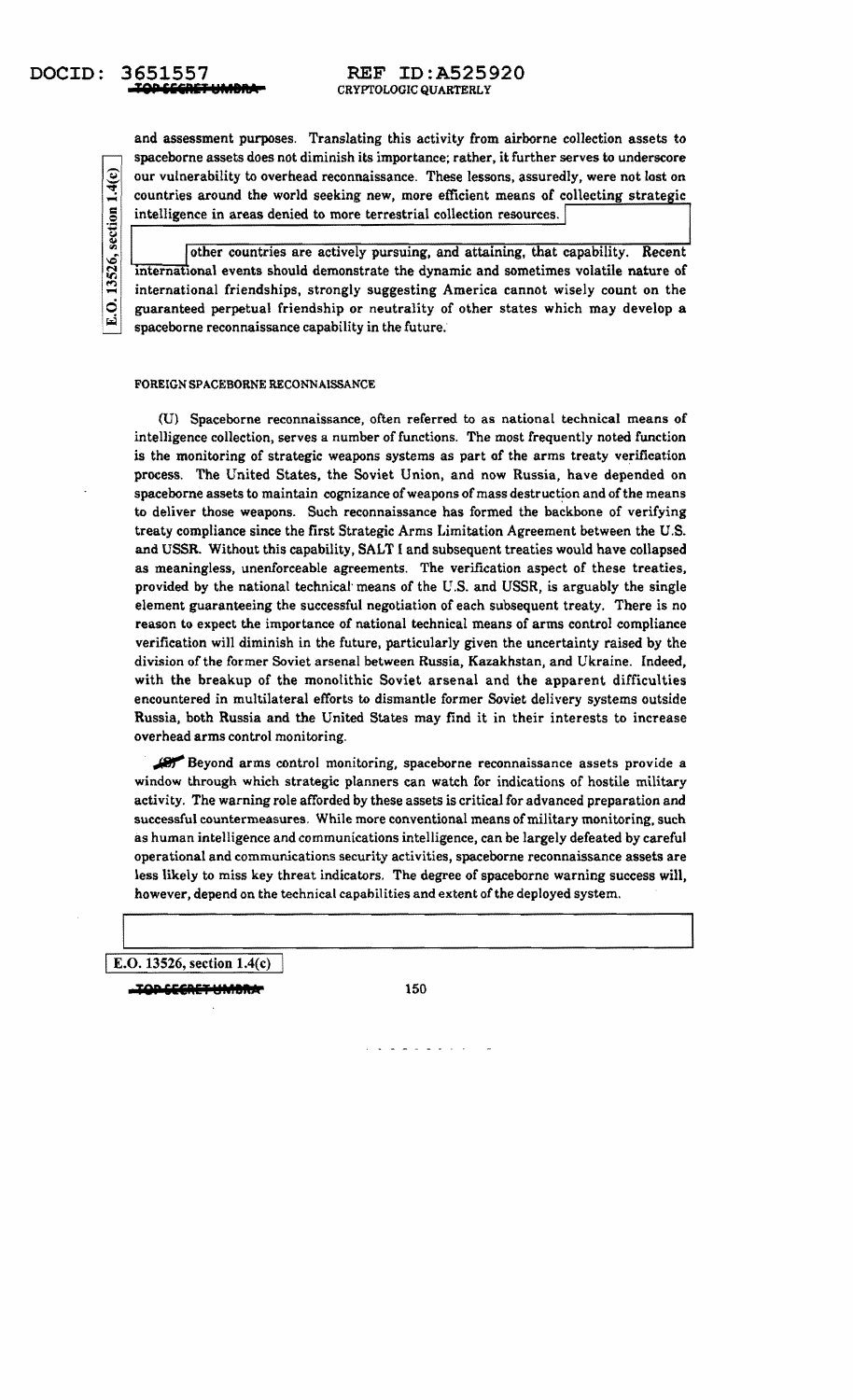$\hat{\boldsymbol{\beta}}$ 

 $\sim$   $\sim$ 

### **DOCID: 3651557 REF ID:A525920**  DOING BUSINESS SMARTER **TOP SECRET UMBIN**

|                            | E.O. 13526, section 1.4(c)                                                                                                                               |
|----------------------------|----------------------------------------------------------------------------------------------------------------------------------------------------------|
|                            | Monitoring military and economic targets, as well as more general<br>environmental targets such as natural disasters, is possible using several distinct |
|                            | spaceborne platforms. The most common system is the photoreconnaissance or imagery                                                                       |
| E.O. 13526, section 1.4(c) | system. The United States,<br>operate systems at various<br>degrees of technical and operational advancement. Fully operational, or nearly               |
|                            | operational, imagery systems operated by foreign states include                                                                                          |
|                            | near real-time Imaging Satellites (IMSATs), different versions of which contain<br>encrypted and unencrypted telemetry packages; Second Generation High  |
|                            | Resolution Photoreconnaissance Satellites (HIRES-2); Medium Resolution<br>Photoreconnaissance Satellites (MEDRES);                                       |
|                            | E.O. 13526, section 1.4(c)                                                                                                                               |
|                            | a probably low-to-medium resolution photoreconnaissance satellite,                                                                                       |
|                            | an operational commercial imagery satellite system. as well as a military<br>and                                                                         |
|                            | a probably low-to-medium resolution photoreconnaissance satellite,<br>undergoing initial deployment and testing by $\sqrt{\phantom{a}}$                  |
|                            | <b>(TOC)</b> Radar is also used in spaceborne reconnaissance efforts. The USSR, and in turn                                                              |
|                            | Russia, have operated a synthetic aperture radar satellite called                                                                                        |
|                            | E.O. 13526, section 1.4(c)                                                                                                                               |
|                            |                                                                                                                                                          |

151 **+80-SECRET UMBRA-**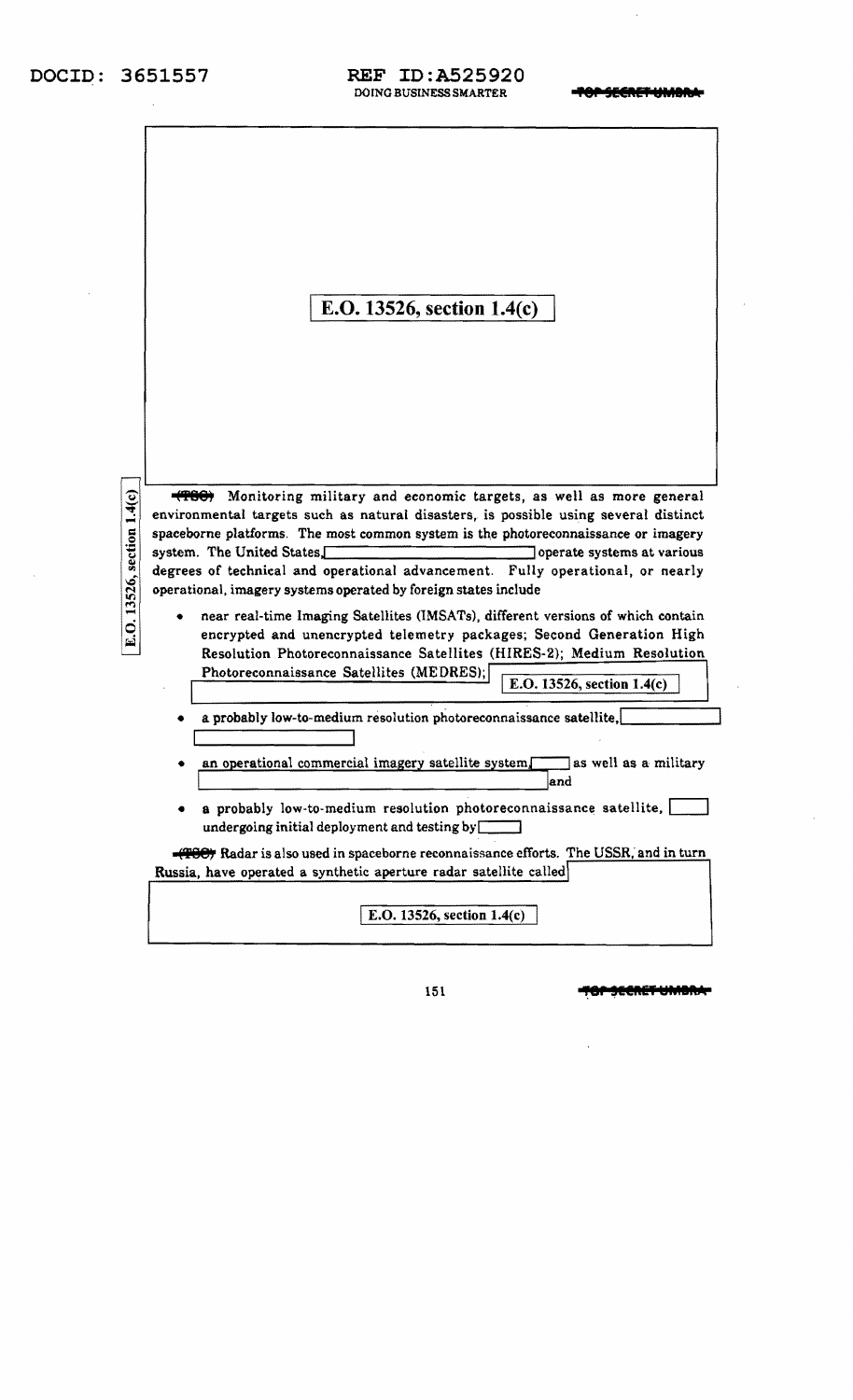**CRYPTOLOGIC QUARTERLY** 

E.O. 13526, section  $1.4(c)$ 

These systems could become particularly worrisome to the United States in the future, largely because of the radar's ability to penetrate clouds and darkness.

**(IIII)** A third avenue in which at least one foreign state has been active in spaceborne reconnaissance has been the ELlNT arena.

I E.O. 13526, section 1.4(c)

Other ELINT systems <br>include an ELINT Ocean Reconnaissance Satellite, used initially for over-the-horizon naval weapons targeting, and a Radar Ocean Reconnaissance Satellite.

I E.O. 13526, section 1.4(c)

Interestingly, footage filmed by Mir cosmonauts of the smoke produced by oil wells set afire by Iraqi troops in Kuwait was broadcast over network television at the height of the

Gulf War.

E.O. 13526, section  $1.4(c)$ Gulf War.<br>
E.O. 13526, section 1.4(c)

# **E.O. 13526, section 1.4(c)**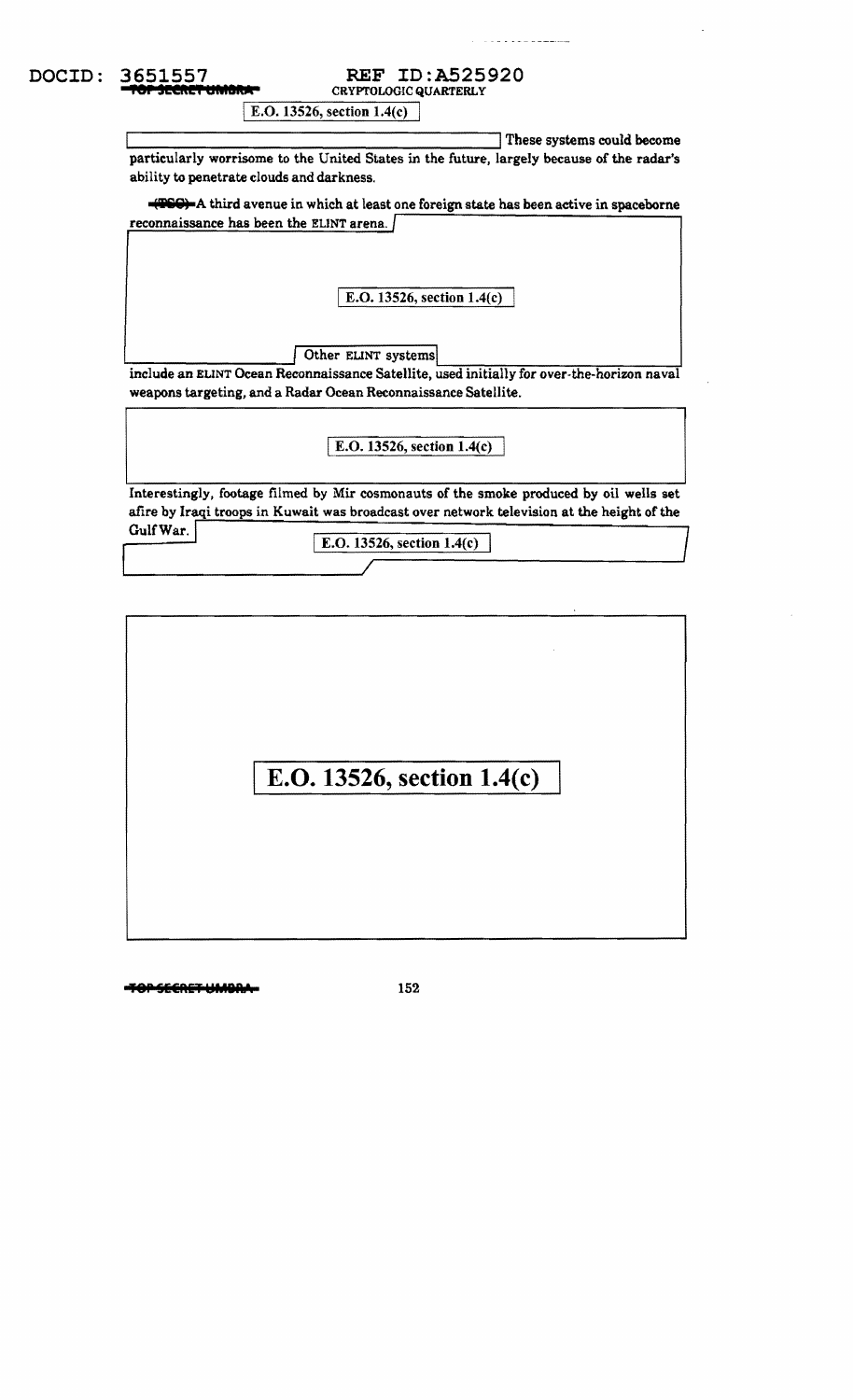TOP SECRET UMBRA



-TOP-SECRET-UMORA-

 $\overline{\phantom{a}}$ 

 $\sim$ 

 $\cdot$ 153

 $\omega_{\rm{max}}=0.000$ 

 $\sim$   $\sim$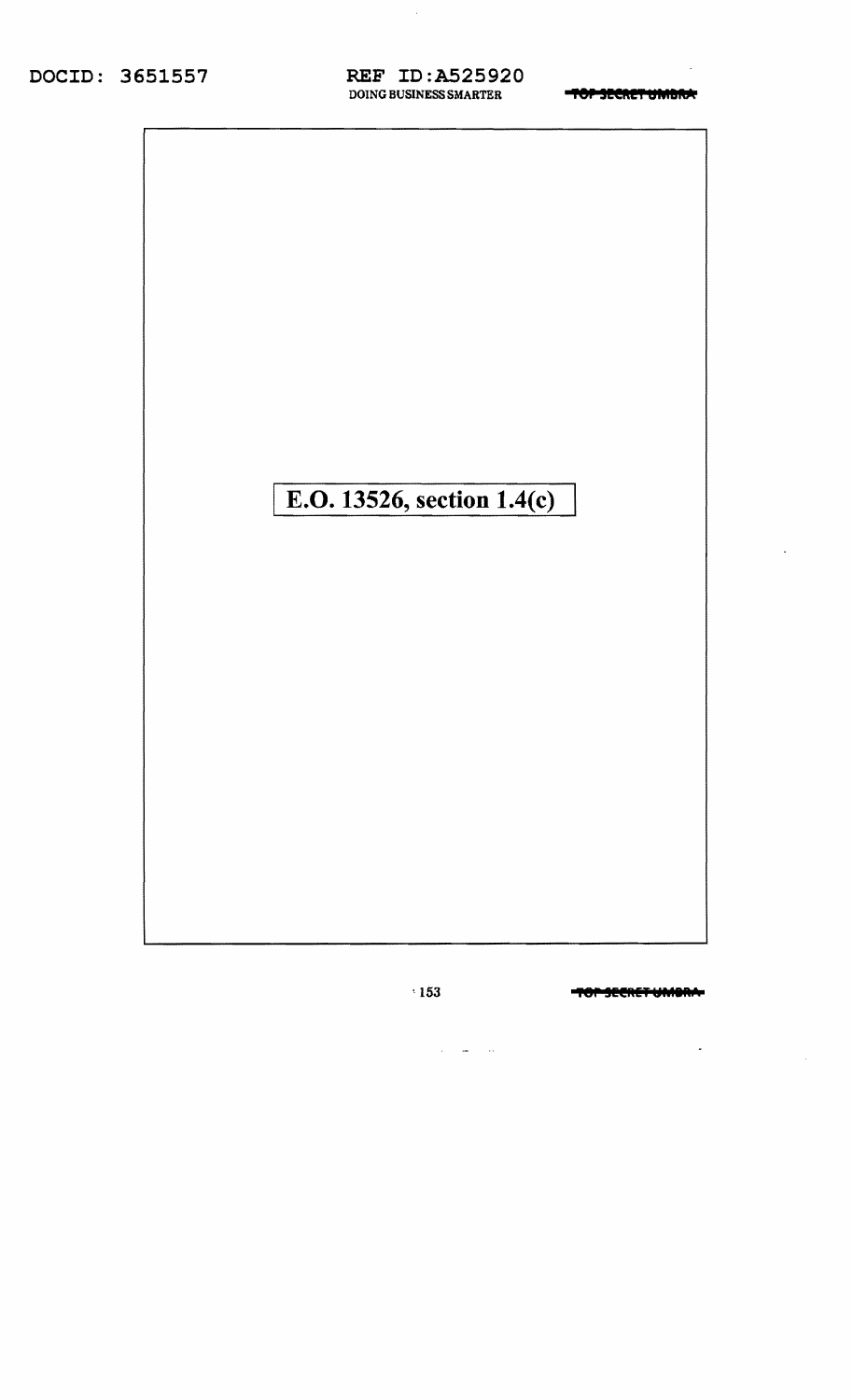DOCID: 3651557 SECRETUMONA-

**REF ID:A525920** CRYPTOLOGIC QUARTERLY

 $\sim 10$ 

مداد السدد

 $\bar{z}$ 

 $\sim 10$ 

THE CHALLENGE: NON-RUSSIA

# E.O. 13526, section 1.4(c)

OPSEEREFUMBRA

 $\bar{\star}$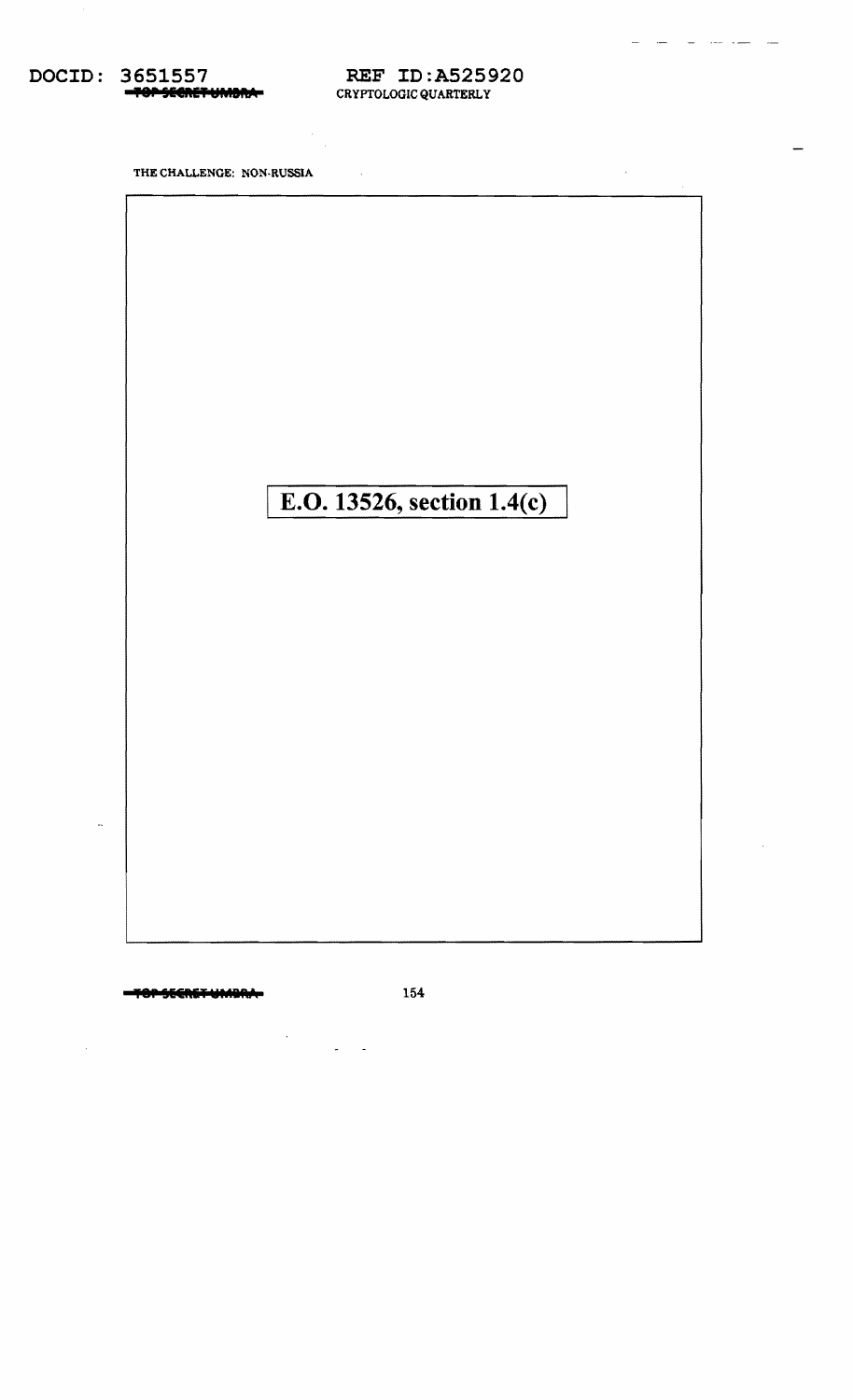E.O. 13526, section 1.4(c)

OVERVIEW OF CURRENT NSA EFFORTS  $\overline{E.O. 13526, \text{section } 1.4(c)}$ 

**(FGC)** Given the potential for **Ifalling** into the hands of states or organizations hostile to the United States through uncontrolled sale of imagery. it behooves the intelligence community to maintain a current awareness not only of attempts to complete imagery sales but also of the current imagery operations of foreign satellite systems. To ignore the possibility is to shut the door on an excellent indicator of foreign intelligence interest. A simple awareness of American facilities or territory imaged by operating systems significantly increases the ability to detect undesired intelligence interest, or breeches in our own security, at an early stage.

I E.O. 13526, section 1.4(c)

155 **TOP GEGRET UMBRITE**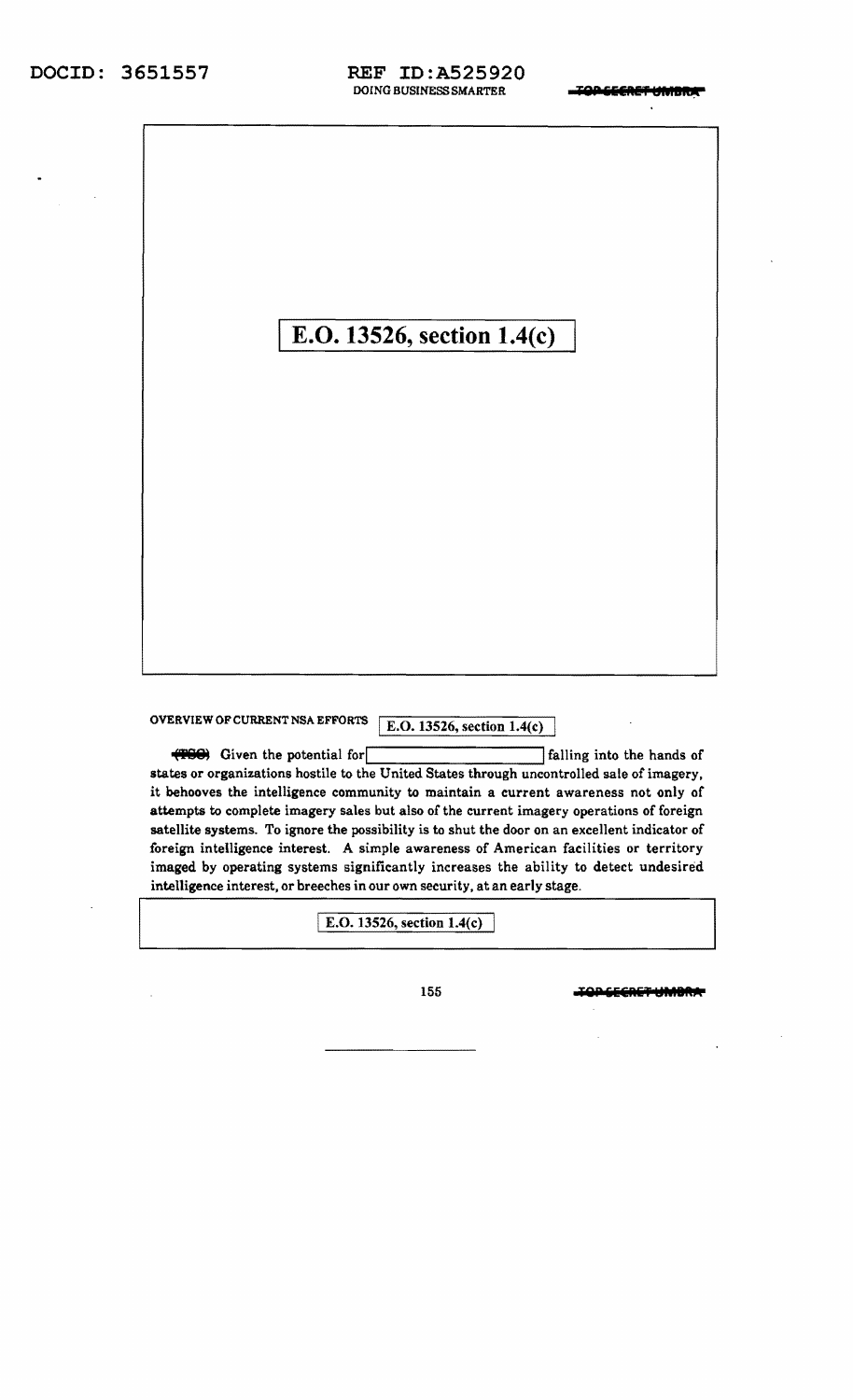# **E.O. 13526, section 1.4(c)**

**(8 888)** The need for vigilance against foreign intelligence threats as noted in NSD-47 is clear. The emphasis placed on counterintelligence activities reiterates the importance decision-makers attach to protecting American national and security interests from hostile intelligence exploitation. National technical means of intelligence collection, including spaceborne imagery, radar, and ELINT, become, in turn, an area which should receive considerable attention.

E.O. 13526, section 1.4(c)

**lep CCCRET UMBRA** 156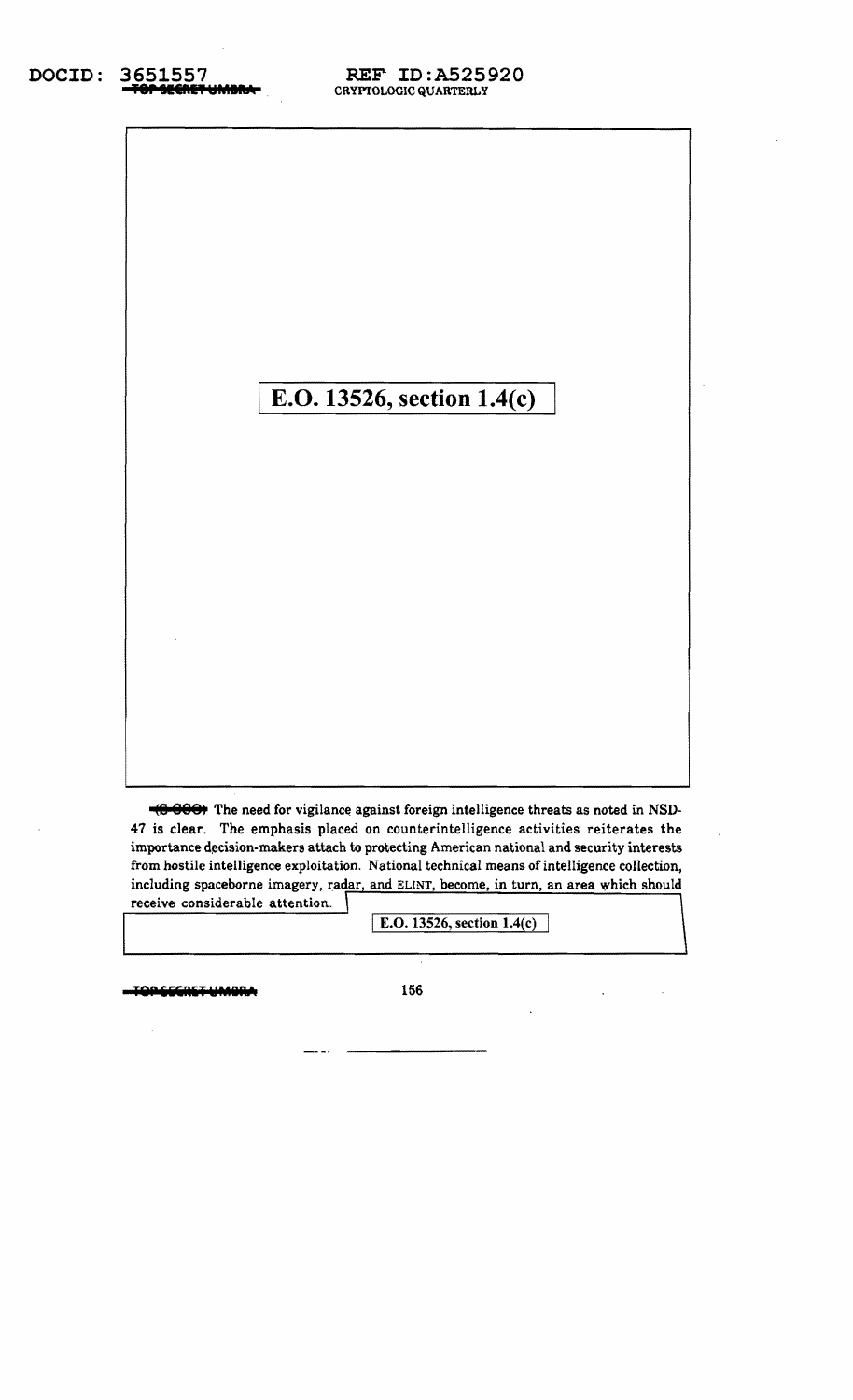# DOCID: 3651557 **REF ID:A525920** *<del>TOPSECRET UMBRA</del>*

### I E.O. 13526, section 1.4(c)

(6-000) One previous proposal to create an Agency counterintelligence center was geared to boost intelligence production efforts while forging a closer working relationship with other interested government agencies. This effort failed, probably because of opposition from B Group.25 Similar efforts to create an Agency counterintelligence center may suffer the same fate, regardless of national requirements. Rather than establish a new, larger organization likely to be targeted in bureaucratic wrangling, the Agency might best meet the CI challenge ahead by establishing a CI staff with responsibilities to coordinate widespread Agency efforts.

I E.O. 13526, section 1.4(c)

would

neeessarily function with representation from Operations Directorate elements presently involved in some aspect of the target. Regardless of the staff's specific internal organization, representatives from Groups A, B, and W are critical for the staff's success. Failure to effectively combine the talents and perspectives represented by A, B, and W would prevent the staff from achieving the fusion of perspectives needed to fully understand the changing CI threat environment. Input, either in the form of integrees or through close daily working relationships, from other DDO and non-DDO elements is equally essential to meet the diverse interests and requests from customers throughout the government. If the counterintelligence effort represented by the staff is to truly demonstrate an Agency commitment to analysis of the foreign spaceborne reconnaissance threat in its broadest context, active involvement is necessary from cryptanalytic, policy and plans, security, and operations security elements throughout the Agency.

I E.O. 13526, section 1.4(c)

157 **TOP SECRET UMB**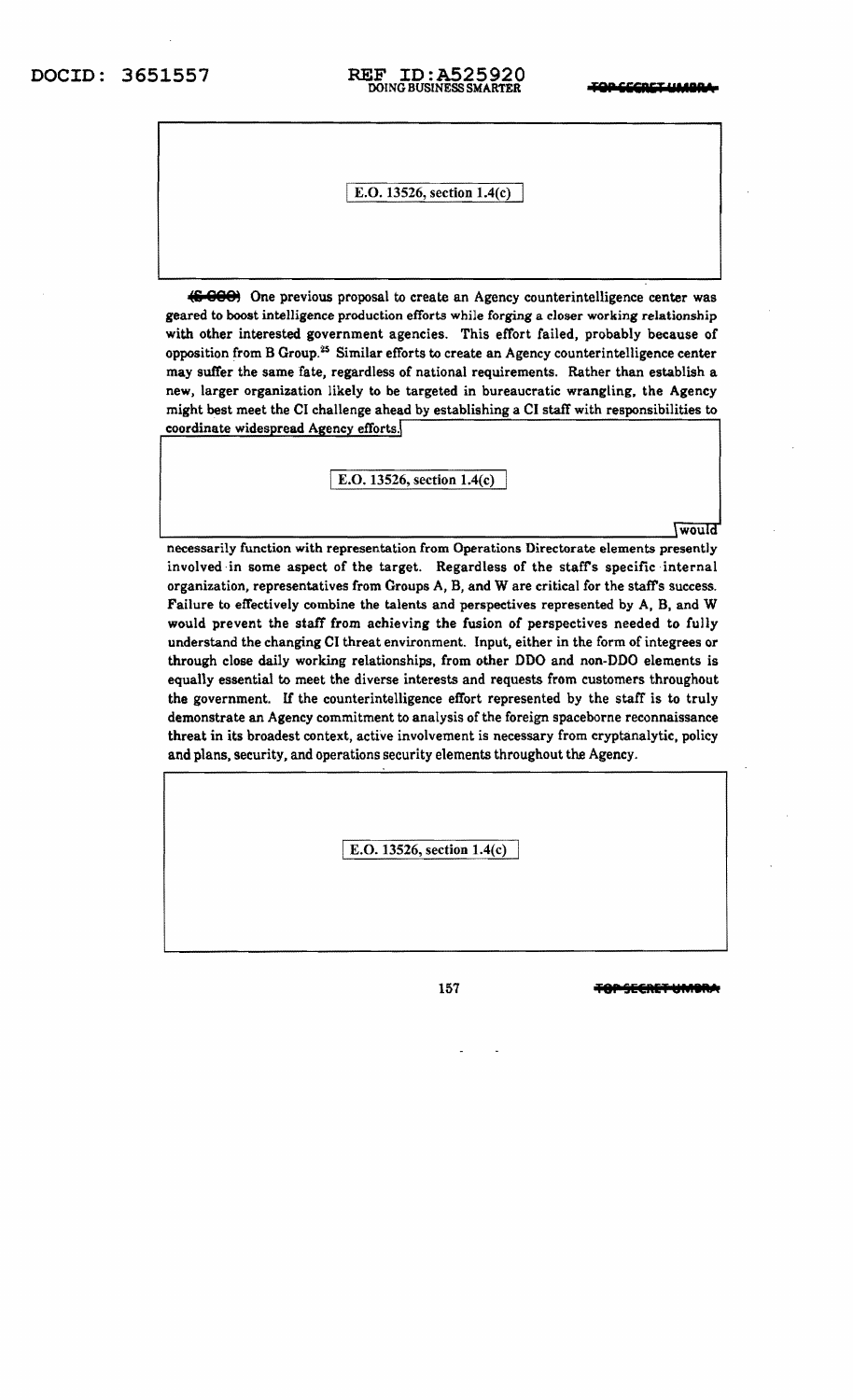# CRYPTOLOGIC QUARTERLY

E.O. 13526, section 1.4(c)

 $\int$ At the same time, inclusion of data processing violates the principle of simplicity implicit in the conceptual construct. To maintain a more efficient effort to serve the broader needs of the Agency customers, while preventing the creation or replacement of yet another large organization, a staff with the responsibility for analytic and reporting fusion is indicated.

(8 **888)** By establishing a single element capable of combining analytic assessments and perspectives throughout NSA, the Agency gives itself the opportunity to better meet the widely varied needs of both internal and external customers.

E.O. 13526, section  $1.4(c)$ 

 $\sim$  This opportunity, in turn,

increases the degree to which external customers perceive NSA responding to their particular needs. Not only could the Agency enhance customer perceptions about Agency responsiveness, but also reporting enhancements through greater timeliness would result in greater service to national intelligence requirements.<sup>27</sup>

E.O. 13526, section 1.4(c)

Effective exploitation rests on a bedrock of data access and processing, yet the initial effort to collect and understand satellite signals remains resource intensive.<sup>29</sup> A coordinating staff provides a single point for attack on new or newly acquired signals,I Iwhile maintaining the perspective needed to effectively manage the broad, anticipatory effort required of a CI mission.  $\sqrt{\text{E.O. 13526, section 1.4(c)}}$ 

(TGC) Beyond increased customer satisfaction and improved resource allocation, a coordinating staff' would allow the Agency the luxury of bringing numerous analytic assets otherwise unavailable to bear on the target. Customer satisfaction, as one example, would be further enhanced by a reporting effort capable of/

Fusing present A and W Group perspectives with collateral data can be effectively accomplished only by an element not limited by a narrow mission profile or burdened by the lack of resources./

E.O. 1 g.. 26, secti  $\frac{1}{2}$ 

**The Contract Windows** 258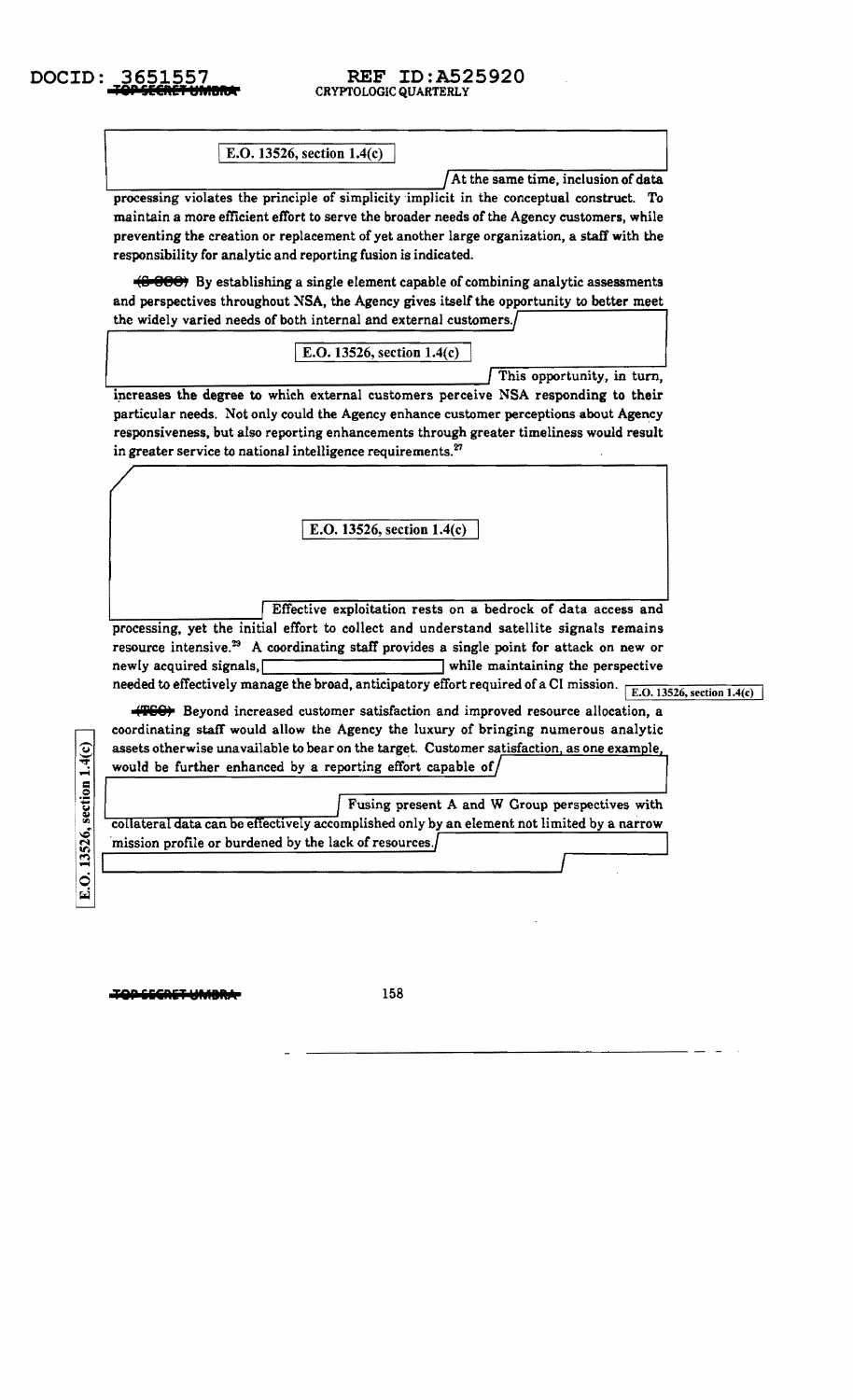#### SURMOUNTABLE HURDLES

**(S-999)** Bureaucratic difficulties can be expected. Virtually any time an organization as large and complex as NSA seeks to redefine itself or its component missions, it must first overcome bureaucratic inertia. By treating these diffculties as challenges to be met, rather than as barriers to progress, the Agency can proceed with its stated drive to increase efficiency and productivity despite growing budgetary and resource constraints. Beyond anticipated difficulties in deciding the location, authority, responsibilities, and subordination of a new staff, the Agency can expect a number of other issues to resolve. Foremost among these may be the various levels of security and compartmenting present in related elements of A, B. and W Groups. Agency-approved clearance and compartment levels should pose little additional problem,' but the controls exercised by outside Agencies granting accesses must be anticipated and resolved early. A

E.O. 13526, section 1.4(c)

Since outside agencies control some accesses, negotiations for  $\frac{1}{100}$  granting additional clearances should be undertaken early.

**t8 999)** Automatic data processing (ADP) and computer support pose additional challenges requiring resolution for the creation of a smoothly functioning staff. Operations Groups A. B, and W presently operate a wide variety of computer systems, some of which have to be incorporated for use by the staff. The staff's charter of responsibilities. however. will guide the selection and allocation of appropriate computer and ADP systems and equipment.

I E.O. 13526, section 1.4(c)

<u>Letter and the contract of the contract of the contract of the contract of the contract of the contract of the contract of the contract of the contract of the contract of the contract of the contract of the contract of th</u>

recognizing and accepting the need to anticipate future threats to the United States, along with a determination to meet those threats early, can the Agency make the most efficient and effective use of limited resources.

I E.O. 13526, section 1.4(c)

159 **fermalist in the second of the second in the second second in the second second in the second second second in the second second second second second second second second second second second second second second seco**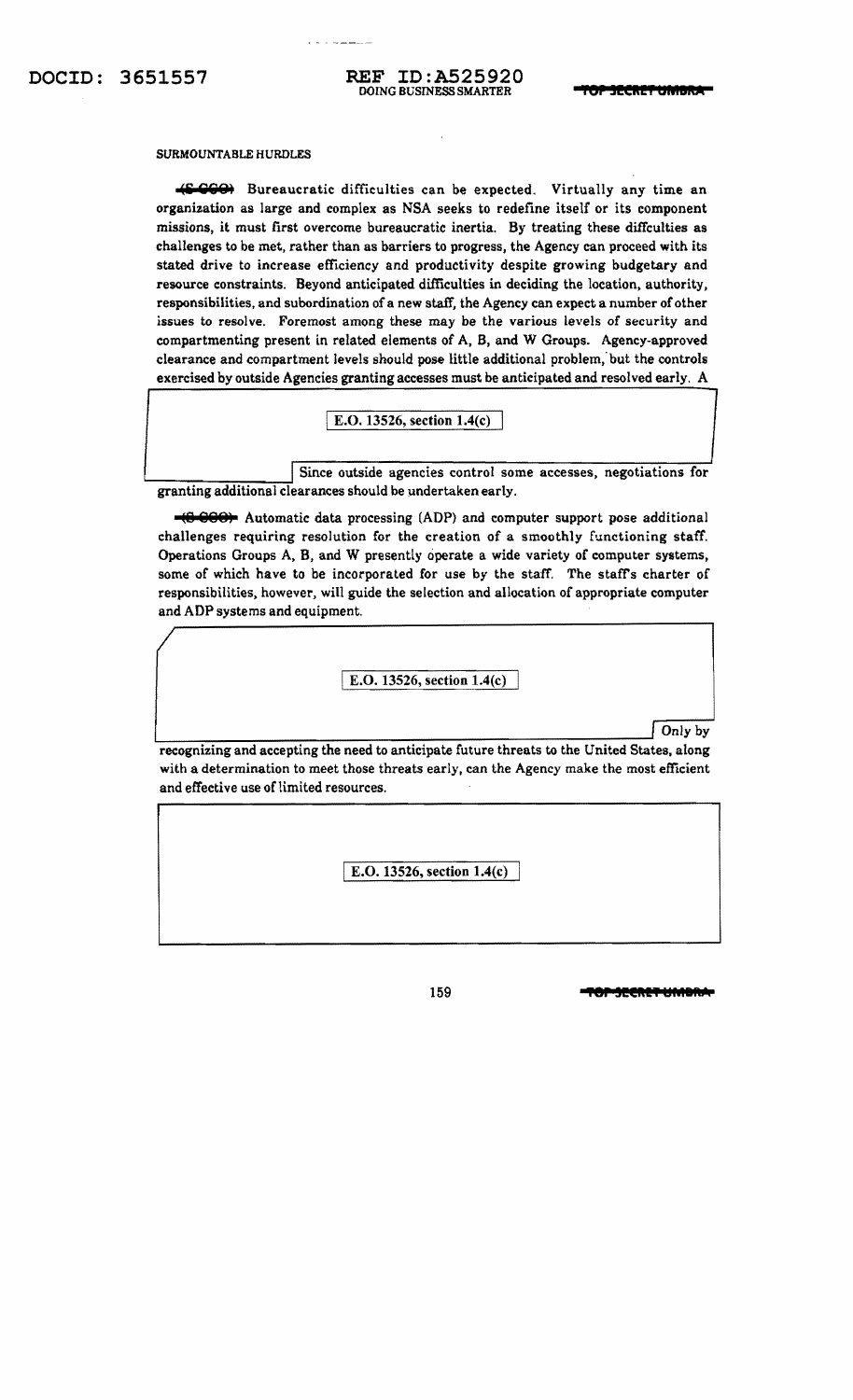| E.O. 13526, section 1.4(c) |  |
|----------------------------|--|
|                            |  |
|                            |  |
|                            |  |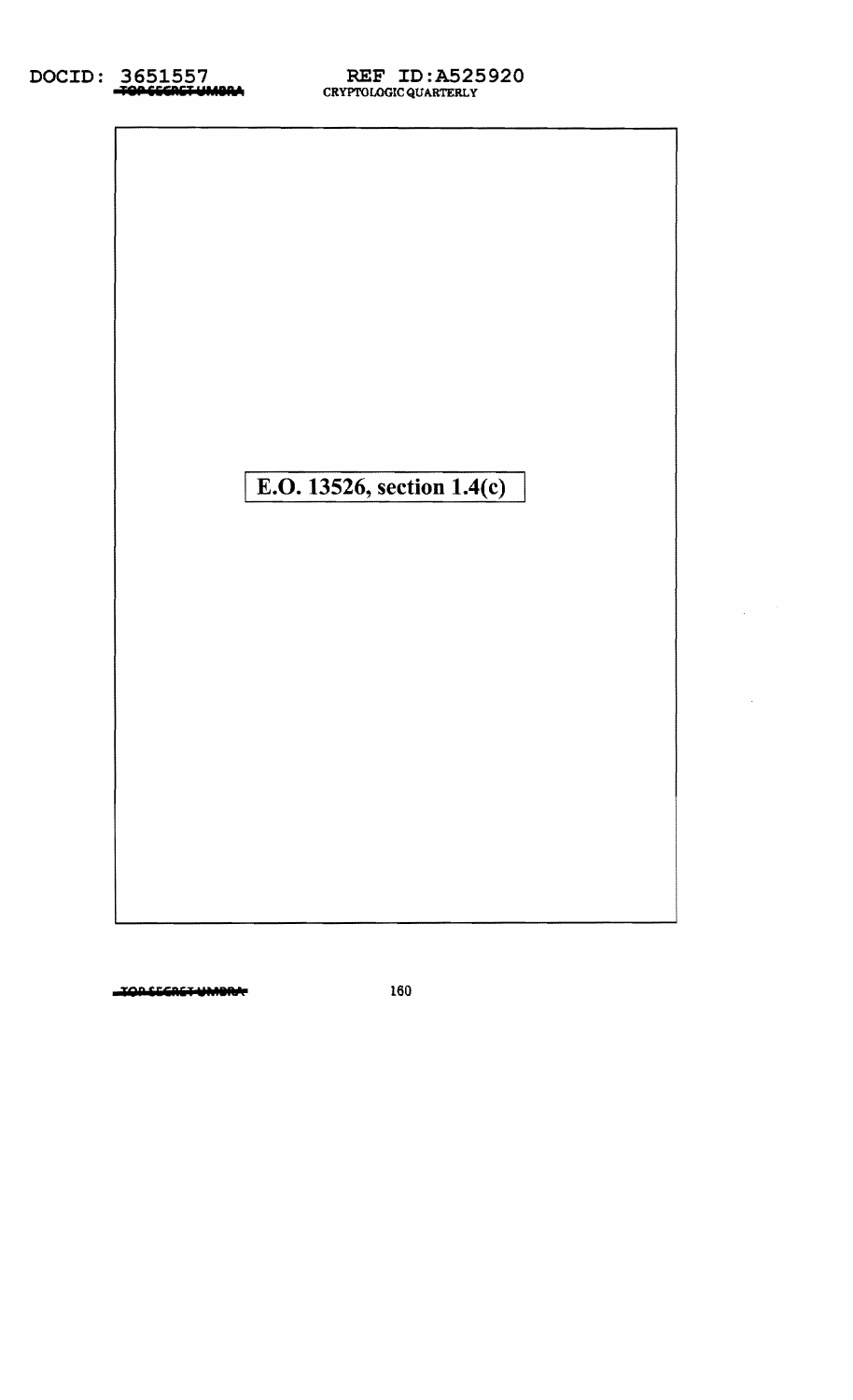#### **CONCLUSION**

**(S-660)** The future ability of the National Security Agency to intercept, analyze, and exploit signals associated with foreign spaceborne reconnaissance rests solely on the level of desire and commitment of effort afforded that task. Other United States government agencies have traditionally placed a close hold on U.S. spacehorne reconnaissance, hinting at the importance attached to this type of strategic intelligence. Press reports indicate the Central Intelligence Agency only recently withdrew its long-standing objection to the release of U.S. spaceborne imagery with a spatial ground resolution greater than thirty three feet. Bowing to pressure from aerospace and electronics firms seeking to compete against foreign governments already providing such data, the CIA was forced to accept the conclusion that the data it sought to withhold out of fear that U.S. security interests would he compromised were already available. <sup>34</sup>

**(£ 000)** Further Agency efforts to exploit these data will be determined by the Agency's commitment to the goals outlined in NSD-47 and related directives. A strong desire to fully understand potential hostile intelligence collection threats, by whatever means, suggests we need to seriously consider consolidating NSA's widely scattered counterintelligence efforts.

\ E.O. 13526, section 1.4(c)

#### Notes

1. The Defensive Disciplines of Intelligence," *International Journal of Intelligence and Counterintelligence* 5, No. 4 (Winter 1991-1992), 382.

| from    | release | نی<br>œ |
|---------|---------|---------|
| Ξd<br>ک | پ       |         |
| €       | Ξ<br>Ş  | Þ       |

| 2. Unclassified extract from a classified report, as quoted in | $\sqrt{383}$ . |
|----------------------------------------------------------------|----------------|

3. Sun Tzu, *TIt.e Art ofWar* (translated by Samuel B. Griffith), (London: Oxford University Press, 1963),98-100.

Memorandum to the Deputy Director for Operations [NSA]. 29 May 1992. <del>TOP CRORIN</del> **indiextract.** 

#### 5. National Security Directive 47.5 October 1990, 1.000 IFIDENTIAL extract.

6.\ I"Restructuring the U.S. SIGINT System for Tommortow's Wodd <m," *Cryptologic Quarterly* 8, No 3 (Fall 1989): 114. 11.......--\_\_\_\_\_/

7.  $E.O. 13526, section 1.4(c)$ 

161 TOP GEERET UMBRA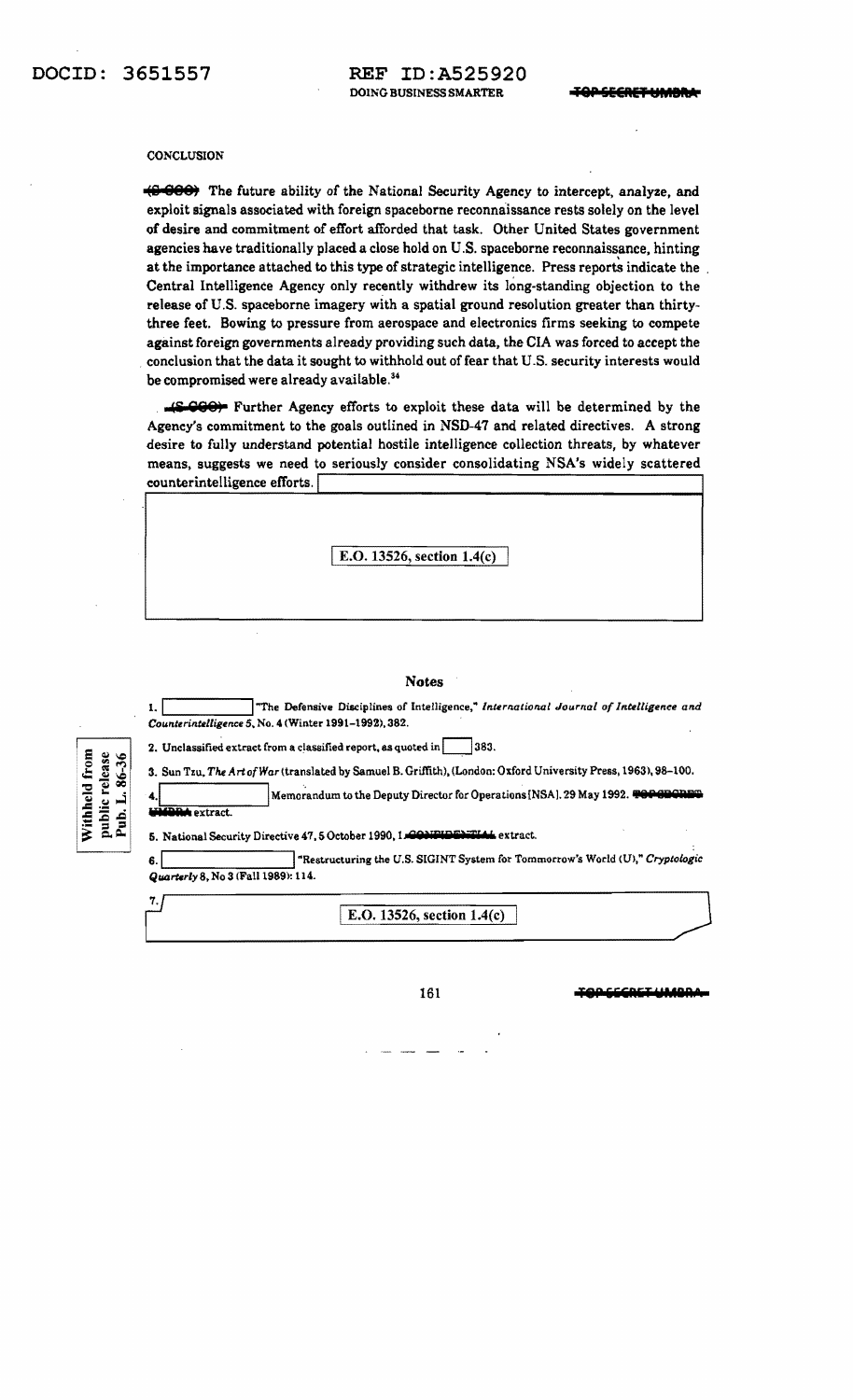# **DOCID: 3651557 REF ID:A525920**<br> **TOPSECRET UMBRATERLY** CRYPTOLOGIC QUARTERLY

8. **2007** Operational folders maintained by NSA/A952.

9. **(2005)** Operational folders maintained by NSA/A952.

10. #969 Joseph Verrilli, intelligence analyst at the National Security Agency, interview by author, 1 February 1993.

11. **THET** Operational folders maintained by NSA/A952.

12... DG+ Ibid.

I E.O. 13526, section 1.4(c)

16. **THE P**Operational computer database maintained by NSA/A952.

| $\lambda$                    |
|------------------------------|
|                              |
| E.O. 13526, section $1.4(c)$ |
|                              |
|                              |
|                              |

20. Yossi Melman, "Israel's Race tnto Space: Spurred by the GulfWar. the Nation Pins Hopes on Orbiting Spies," *The Washington Post, 17 May 1992, C4.* 

I E.O. 13526, section 1.4(c)

**••f UeR!? ..MBRA** 162

 $\overline{\phantom{a}}$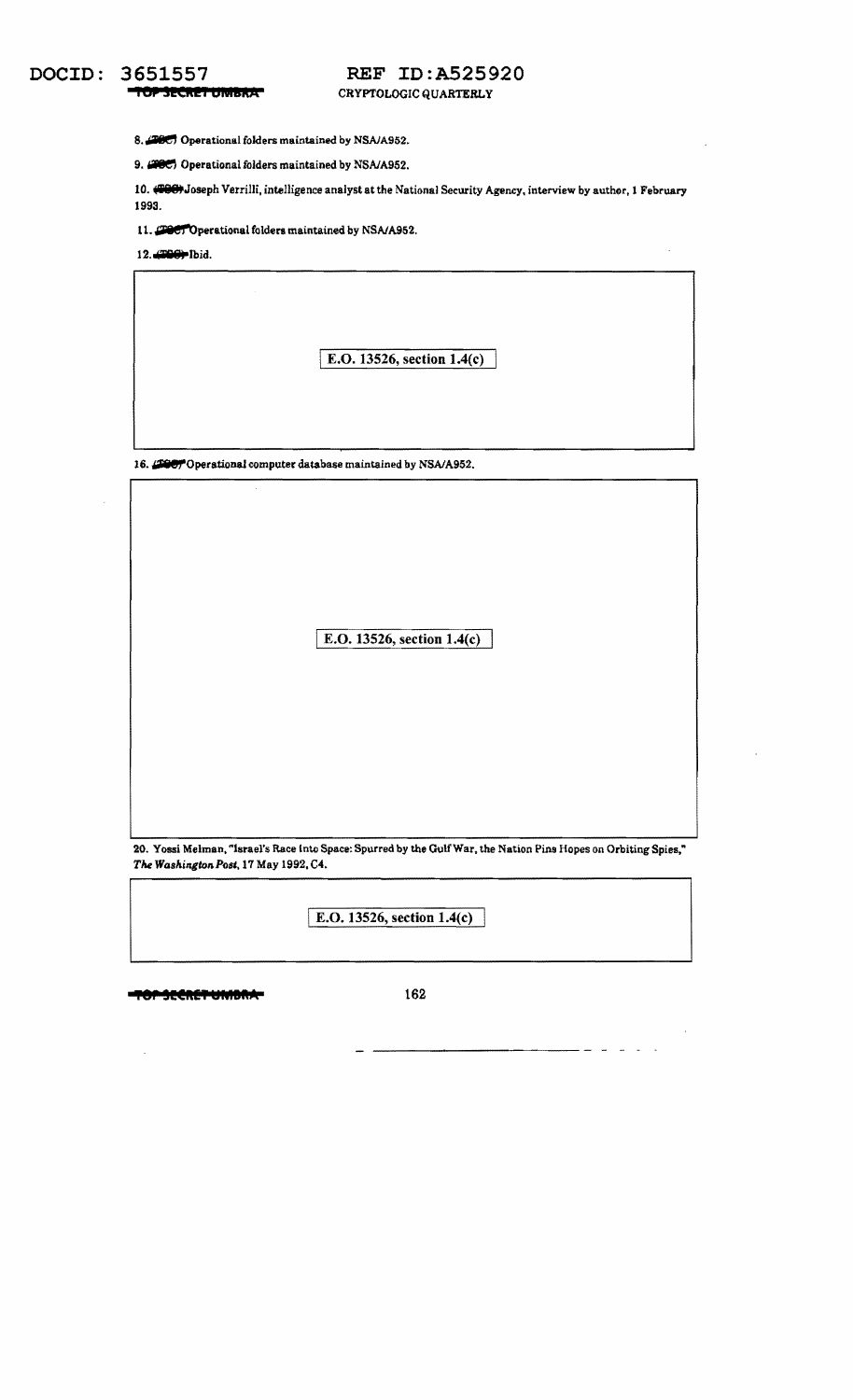### REF ID:A525920 DOING BUSINESS SMARTER

- - - - - - - <del>- -</del> -

|                                                                      | E.O. 13526, section 1.4(c)                                                                                                                                                                                                                                                                                            |
|----------------------------------------------------------------------|-----------------------------------------------------------------------------------------------------------------------------------------------------------------------------------------------------------------------------------------------------------------------------------------------------------------------|
|                                                                      |                                                                                                                                                                                                                                                                                                                       |
|                                                                      | 24. (G) National Security Agency, Technical SIGINT Exploitation Group Directory, 27 October 1991.<br>25.<br>Manager at the National Security Agency, interview by author, 25 October<br>1993.                                                                                                                         |
| Withheld from<br>public release<br>Pub. L. 86-36<br>release<br>86-36 | 26.<br>Manager at the National Security Agency, interview by author, 29 October 1993.<br>27.<br>NSA intelligence analyst assigned to the Director of Central Intelligence's<br>Counterintelligence Center, interview by author, 26 October 1993.<br>$28.$ [<br>  interview.<br>29.<br>interview.<br>30.<br>interview. |
|                                                                      | 31.<br>interview.<br>intelligence analyst at the National Security Agency, interview by<br>32.<br>author, 8 November 1993.<br>33.<br>interview.                                                                                                                                                                       |

34. Associated Press newswire, 12 November 1993.

 $\bar{\mathcal{A}}$ 

 $\hat{\boldsymbol{\beta}}$ 

TOPSECRET UMBRAT

 $\overline{\phantom{a}}$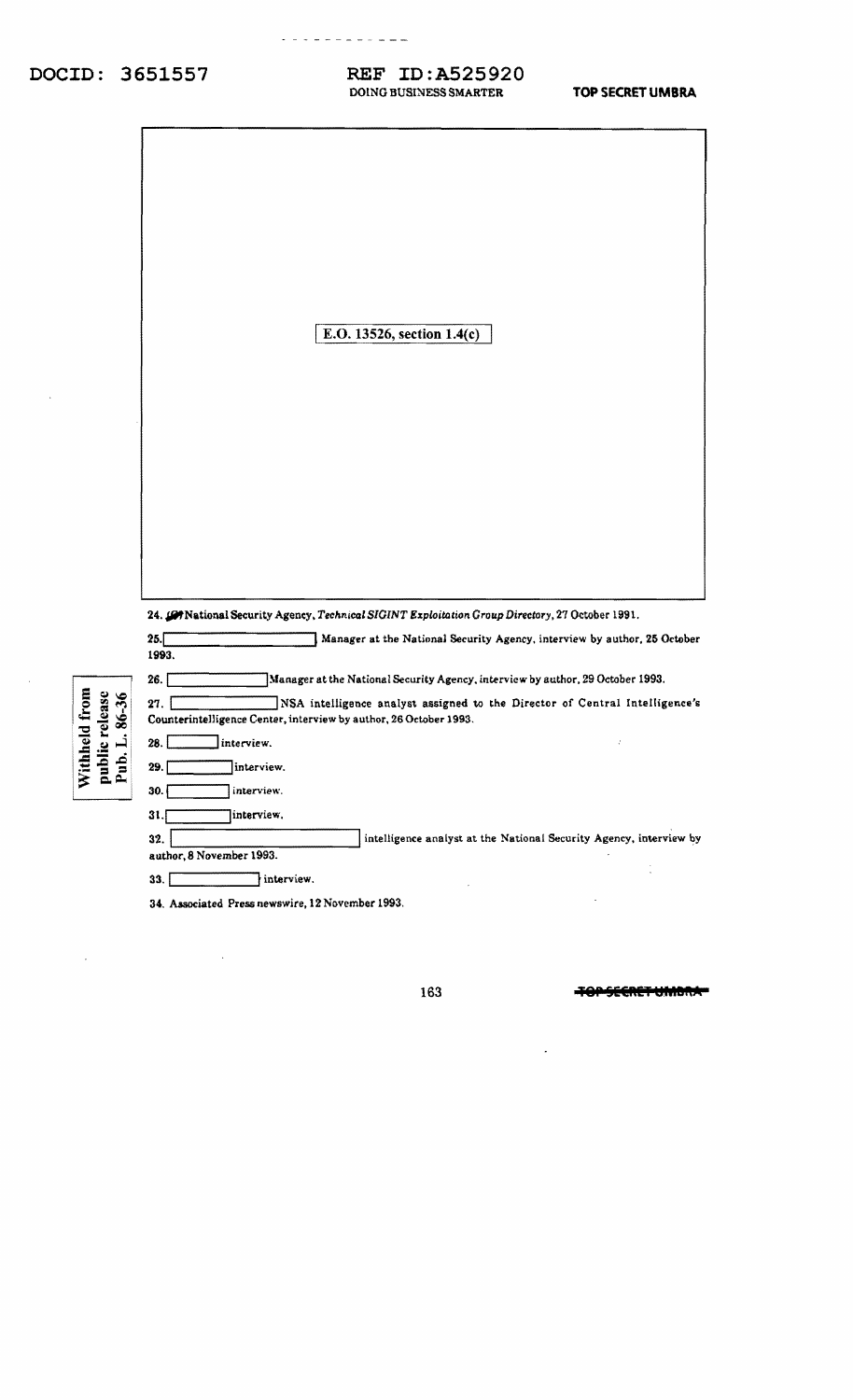3651557 DOCID: TOP SECRET UMBRA-

**Withheld from** public release Pub. L. 86-36

### **BIBLIOGRAPHY**

public release<br>Pub. L. 86-36 Withheld from

extract. Memorandum to the Deputy Director of Operations, National Security Agency, 20 May 1992.

Manager at the National Security Agency. Interview with the author, TOP SECRET UMBRA, 25 October 1993.

Associated Press newswire, 12 November 1993.

Intelligence analyst at the National Security Agency. Interview with the author, TOP CECRET HANDLE VIA COMINT CHANNELS ONLY, 8 November 1993.

CONTIDENTIAL extract. National Security Directive 47, 5 October 1990.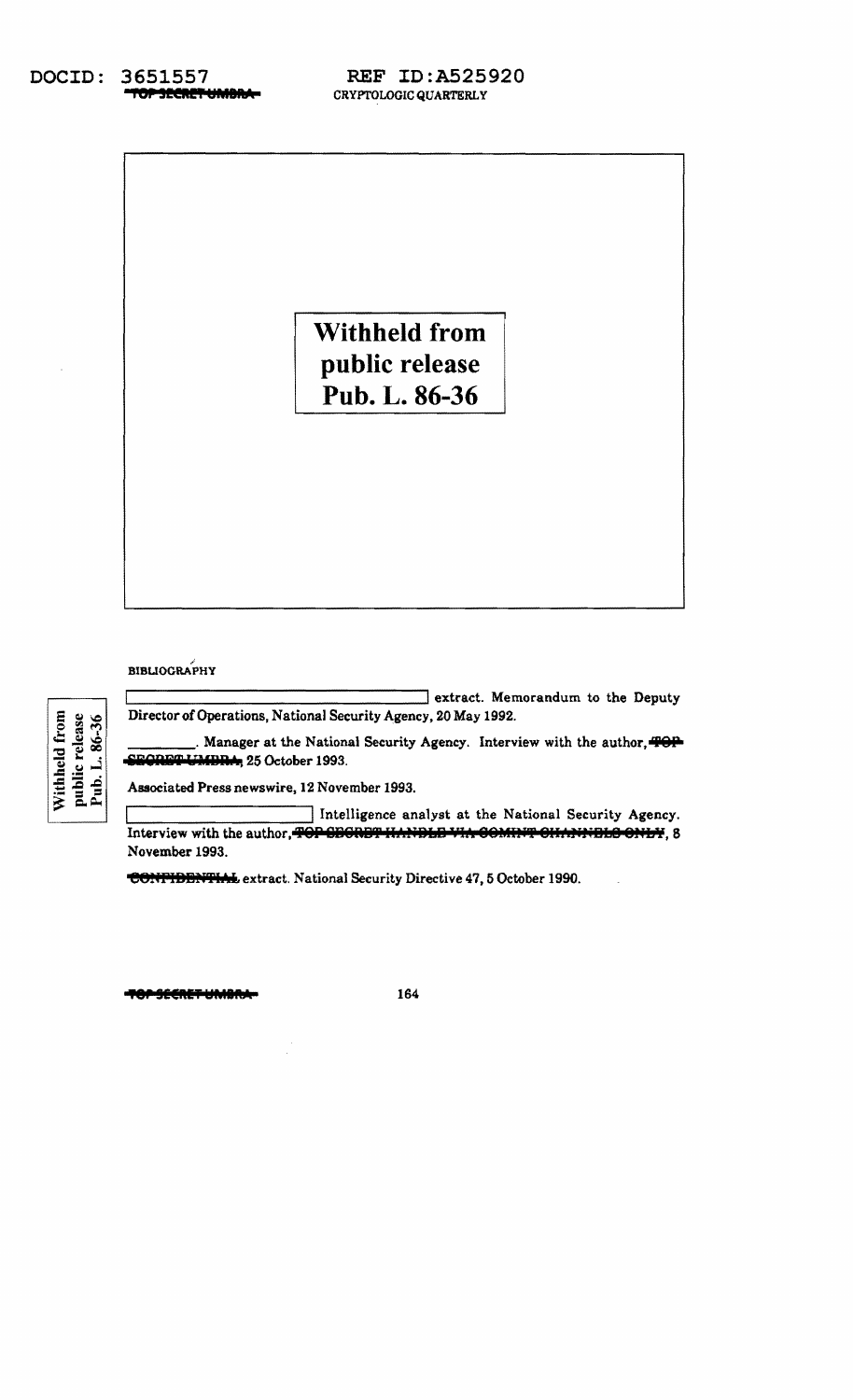DOING BUSINESS SMARTER **TOD CLOUP IN AREA** 

|                | DUING BUSINESS SMAKTEK<br><b>BUNGT UNIVER</b>                                                                |
|----------------|--------------------------------------------------------------------------------------------------------------|
| Withheld from  |                                                                                                              |
| public release | National Security Agency analyst assigned to the Director of Central                                         |
| Pub. L. 86-36  | Intelligence's Counterintelligence Center. Interview with the author, TOT SECRET                             |
|                | UMDRA, 26 October 1993.                                                                                      |
|                | Defense Intelligence Agency message. 102304Z August 1992.                                                    |
|                | Message. 142047Z February 1992.                                                                              |
|                |                                                                                                              |
|                | E.O. 13526, section $1.4(c)$                                                                                 |
|                |                                                                                                              |
| Withheld from  | "The Defensive Disciplines of Intelligence." International Journal of                                        |
| public release | Intelligence and Counterintelligence 5, no.4 (Winter 1991-1992): 381-99.                                     |
| Pub. L. 86-36  | Melman, Yossi. "Israel's Race into Space: Spurred by the Gulf War, the Nation Pins Hopes                     |
|                | on Orbiting Spies." Washington Post, 17 May 1992, Sec. C4.                                                   |
|                | CONFIDENTIAL Technical SIGINT Exploitation Group<br>National Security Agency.<br>Directory, 27 October 1991. |
|                |                                                                                                              |
|                |                                                                                                              |
|                |                                                                                                              |
|                | E.O. 13526, section 1.4(c)                                                                                   |
|                |                                                                                                              |
|                |                                                                                                              |
|                |                                                                                                              |
|                |                                                                                                              |
|                |                                                                                                              |
|                |                                                                                                              |
|                |                                                                                                              |
|                |                                                                                                              |

165 **- TOP SECRET UMBRA:** 

 $\bar{z}$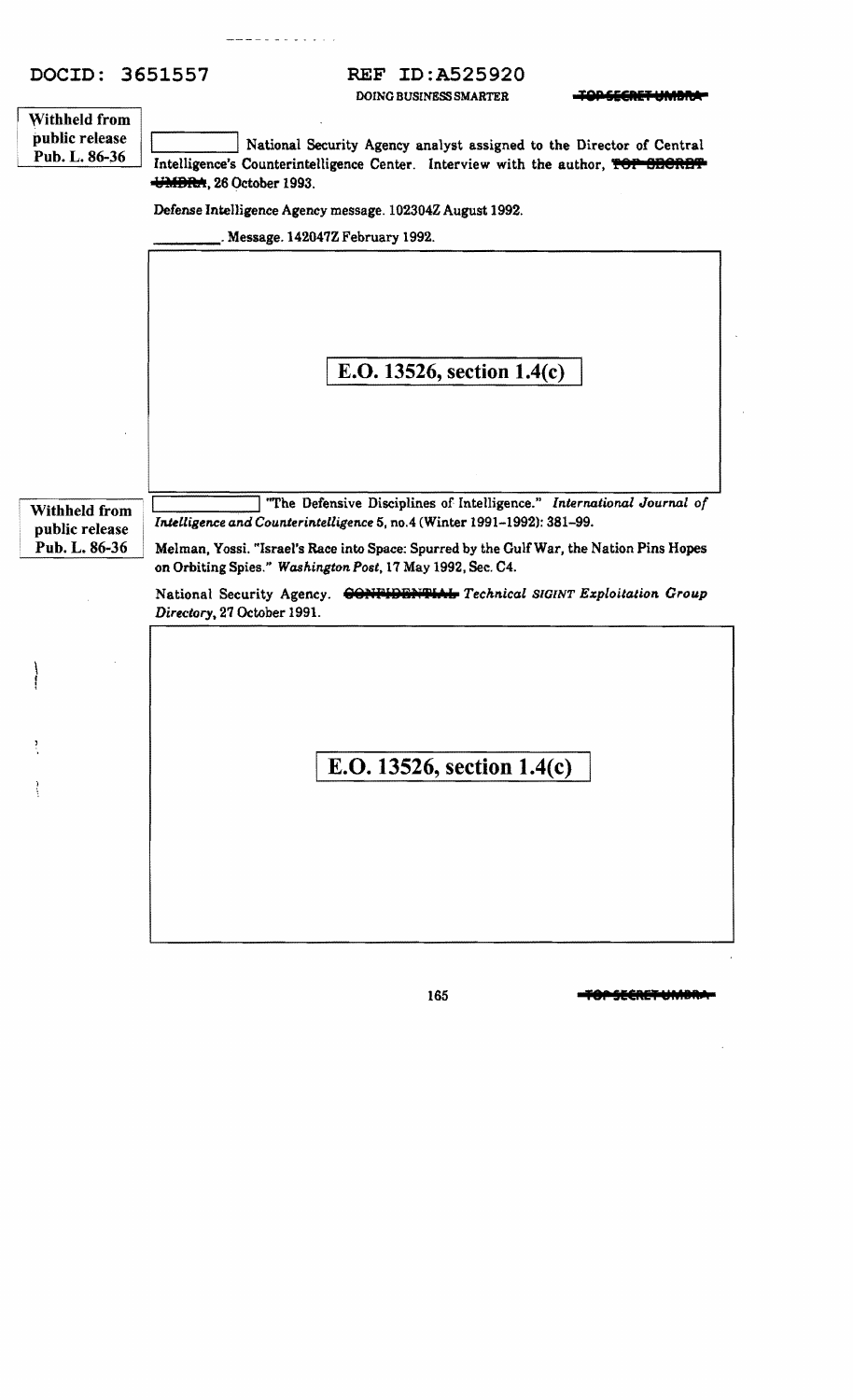### DOCID: 3651557 -TOP SECRET UMBRAT

## **REF ID:A525920** CRYPTOLOGIC QUARTERLY



O<del>r SECRET UMDRA-</del>

166

--------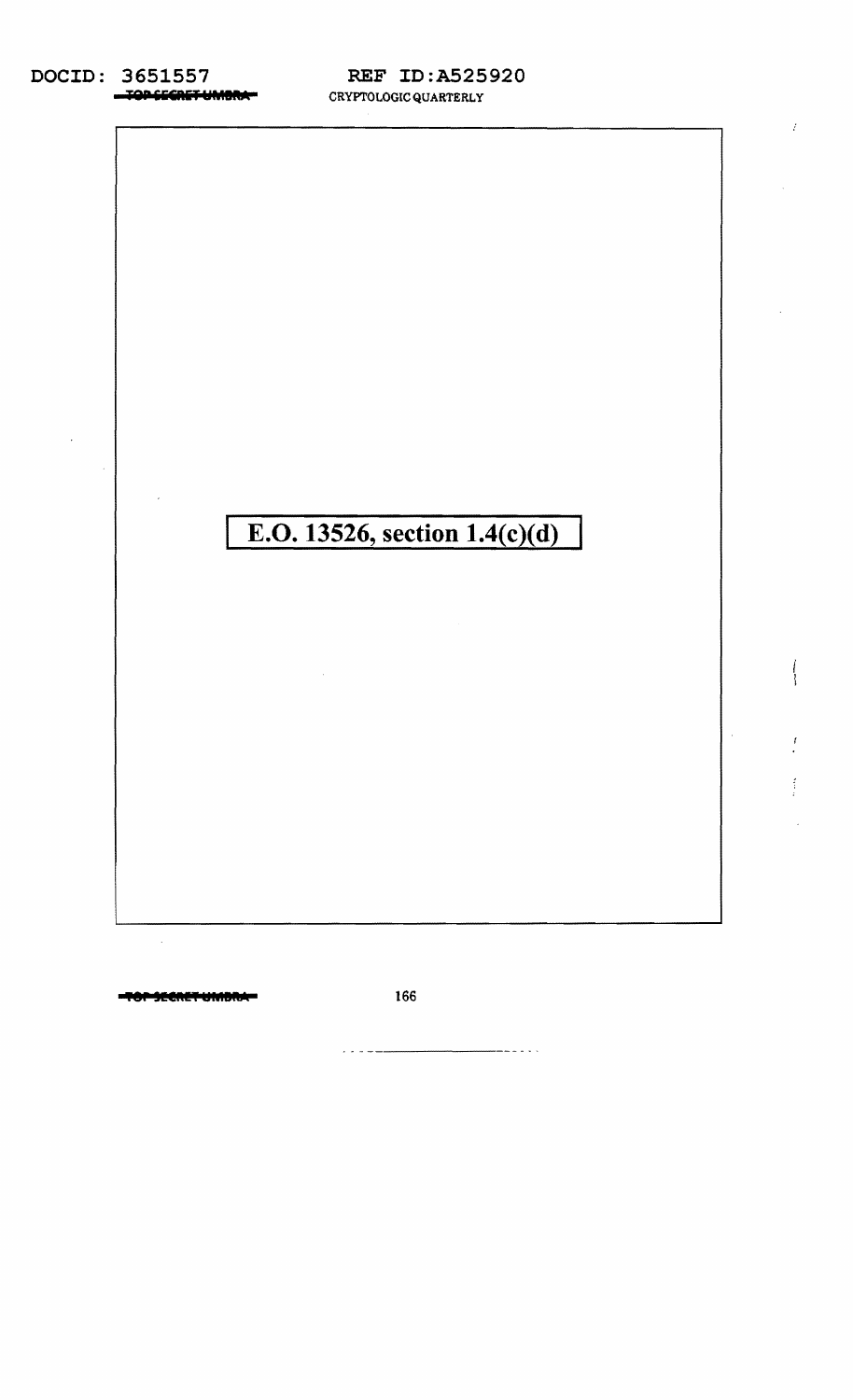# DOCID: 3651557

### **REF ID:A525920** DOING BUSINESS SMARTER

**TOPSEERETUMBING** 



-<del>TOP SECRET UMDR</del>I